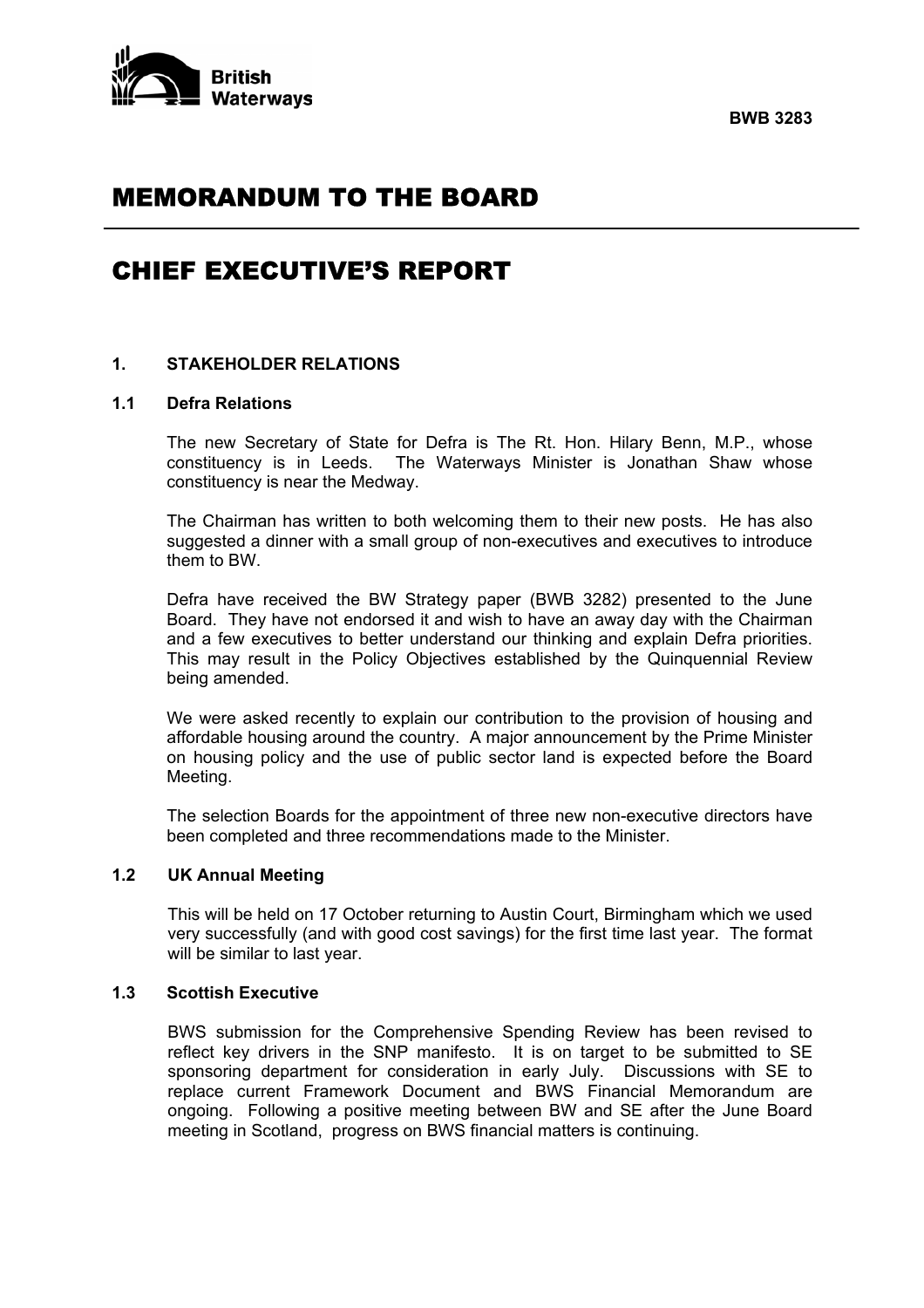# **1.4 BW Scotland Annual Meeting**

The BWS Annual Meeting will take place on 27<sup>th</sup> September, commencing at 10am in the Hub, Edinburgh. A response to a formal invite for the new Minister for Transport, Infrastructure and Climate Change, Stewart Stevenson MSP to address the BWS Annual Meeting is awaited. A convenient date for a pre-meeting with the new Minister in early September is also being progressed by our SE sponsoring team. The informal staging introduced last year will be repeated. It is also proposed to replace the Q&A session with an opportunity for questions to be answered at a number of stations for each area in the BWS Business Plan e.g. operations, leisure, regeneration, manned by the appropriate BWS/TWTS staff.

## **1.5 Welsh Assembly**

Uncertainty continues following the Welsh elections. Plaid Cymru will now enter a coalition with Labour with the consequence that the current ministerial appointment (Brian Gibbons) is likely to change.

We have secured a ministerial visit for the Royal Welsh show where we will be launching an independent economic report that shows the value that Welsh inland waterways give to the nation. Benefits have been shown to exceed the cost of maintenance by a factor of 10. I will attend the show for the launch.

## **1.6 K&A User Forum**

 The K&A User Forum was held away from Devizes for the first time in an attempt to gain wider participation, both geographically and from outside of the K&A Trust. Whilst attendance was lower than usual the change of venue was received positively. The General Manager intends to move the venue for the three meetings each year between Bristol/Bath, Devizes and Reading/Newbury so covering the full length of the canal.

## **2. MARKETING & CUSTOMER SERVICE**

## **2.1 Customer Service Transformation**

#### **B2B relationships**

 We held a forum for the inland marine trade on 28 June. It provided us with a clear picture of areas for immediate action and improvements with boating businesses. The selection panel for the consultancy to run a twelve month B2B development programme is to be held on 24 July. BW's up and coming leadership programme must reflect the progress we need to make in the B2B area.

#### **Talking to customers**

The 2007/08 programme commenced in the SE business unit on 3 July.

#### **Customer service standards**

 After final confirmation of minimum safety standards from the Technical Director, a set of minimum customer service standards written in simple language will be ready for approval by directors and action throughout the business.

#### **Customer Research**

 Recent fluctuations in the reported monthly volume of customer visits has led to a review of both method and choice of volume measure. The review includes options for measuring the number of people living close to BW waterways as well as the number of people undertaking specific activities on or by them.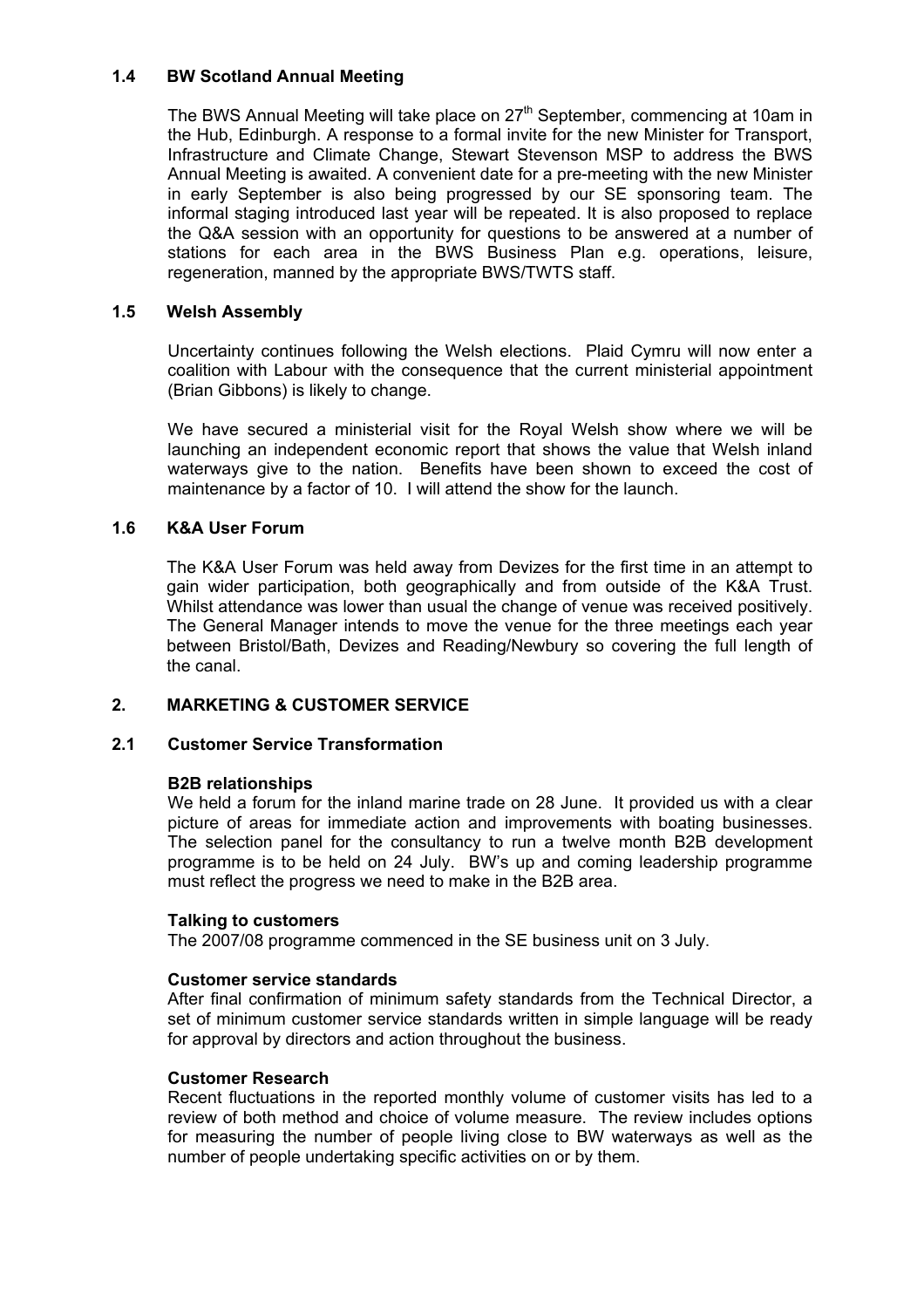# **Complaints Quarter 1 2007/08 – Volume at Levels 1 and 2**



**Number of Complaints per Quarter**



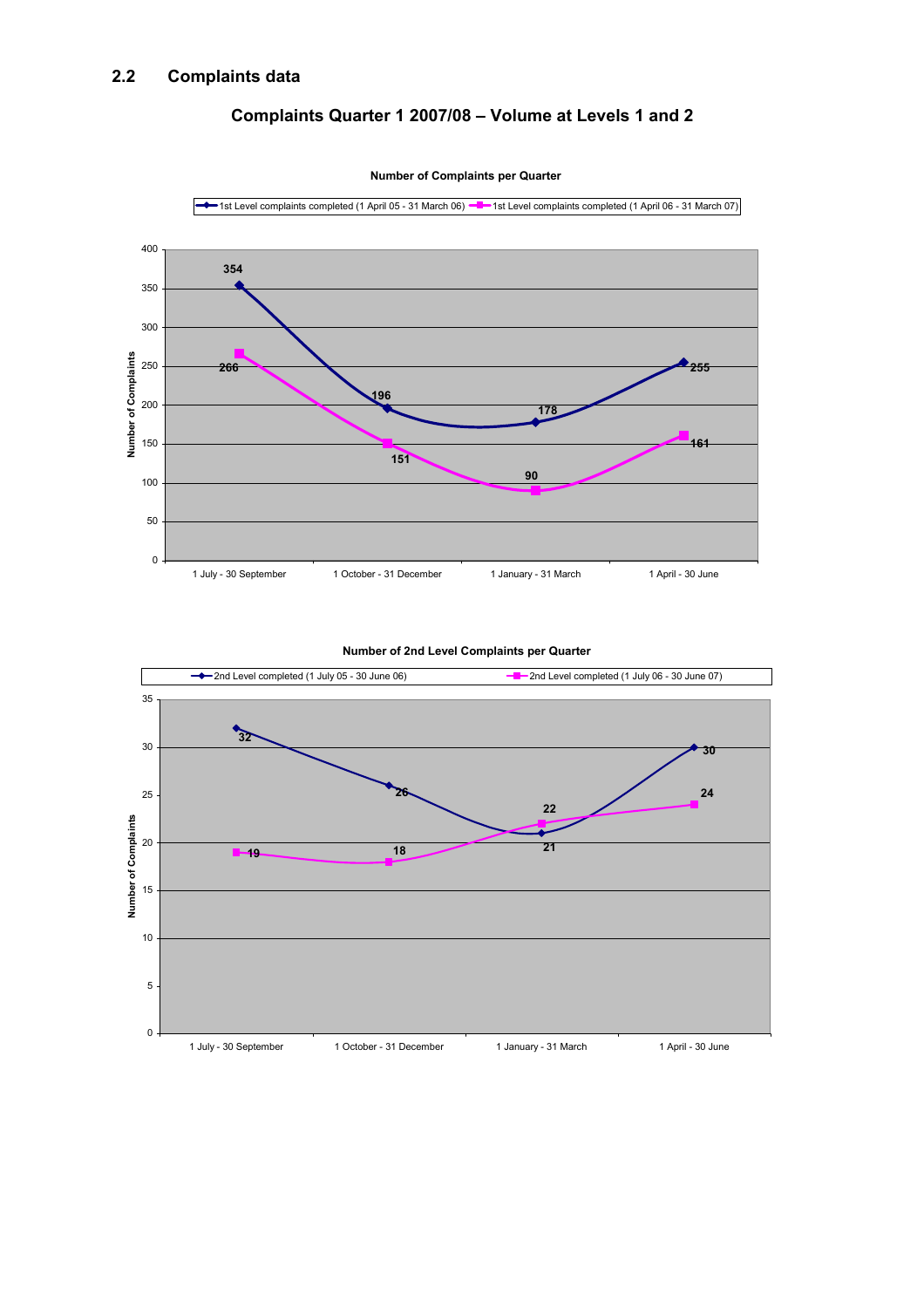#### **Percentage of complaints moved to Second Level**



 The volume of complaints continues to follow a clear seasonal pattern but volume levels in the last year have been consistently below the levels of 2005/06.

 Numbers of complaints moved to level 2 can be volatile but have returned in Q1 to be closer to the long term pattern.

 The table below compares the number of first level complaints by month during the first quarter of 2007/08 compared with the same quarter in 2006/07. With the exception of April, the total volume of complaints is lower in all three months when compared to the previous year. Overall there has been a 39% reduction in complaints over the quarter.

|               | 2006/07 | 2007/08 | % change 06/07 |
|---------------|---------|---------|----------------|
| April         | 43      | 43      | 0%             |
| May           | 89      | 65      | $-27%$         |
| June          | 123     | 53      | $-56.9%$       |
| <b>Totals</b> | 255     | 161     | $-38.9%$       |

 From January 2007 we moved to our new standard to complete all complaints in 15 working days. The average number of days taken to respond fully to a complaint in Q1 was 8.7 working days. The percentage of complaints responded to within 15 working days was 91%.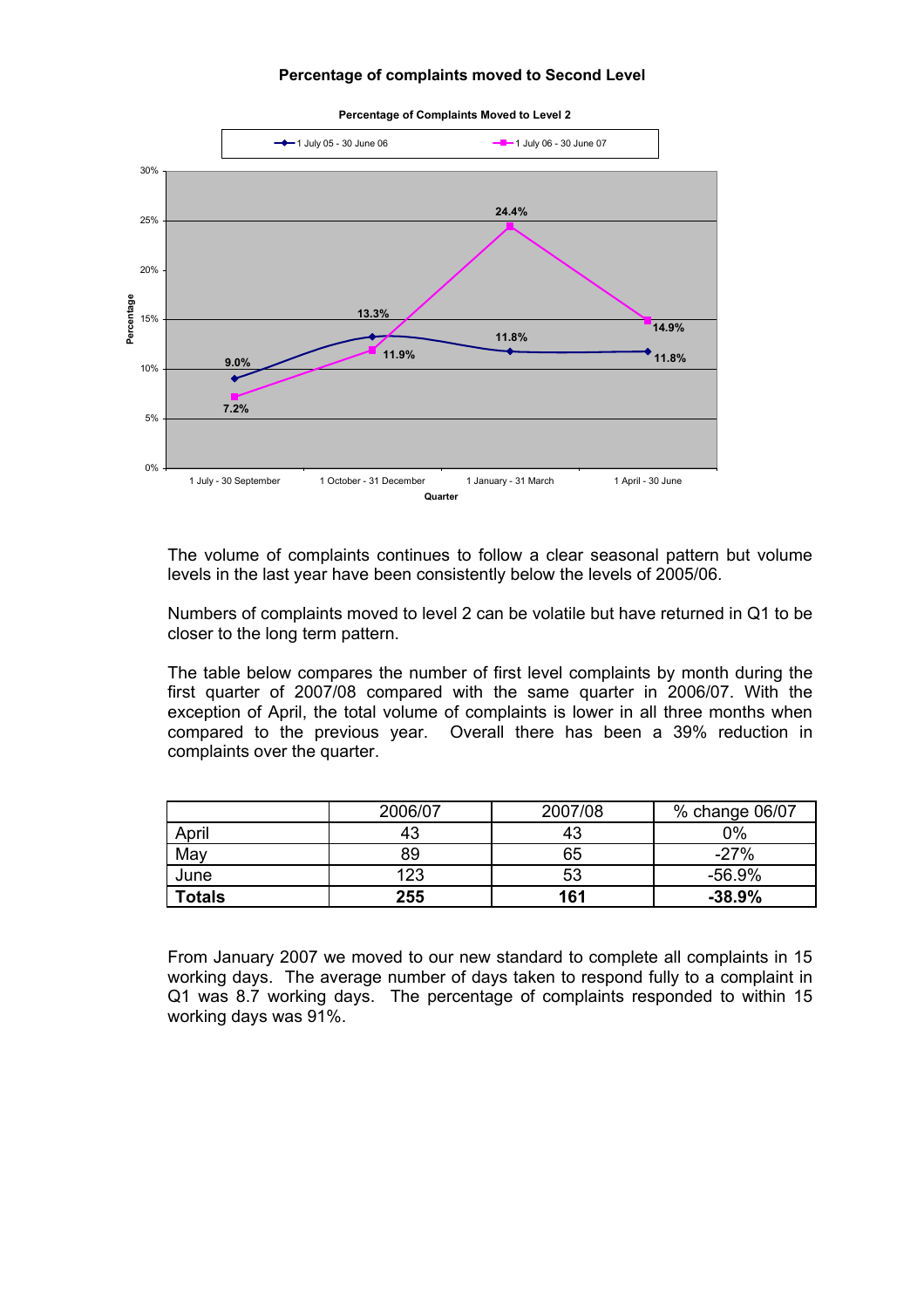# **Waterways Ombudsman cases - 2006/07**

|                                                                                                                     | 2006/07    |      |      | 2007/08 |      |
|---------------------------------------------------------------------------------------------------------------------|------------|------|------|---------|------|
|                                                                                                                     | Q1         | Q2   | Q3   | Q4      | Q1   |
| Number of cases accepted by<br>Ombudsman                                                                            | 6          | 4    | 5    | 11      |      |
| Number of cases completed                                                                                           | 5          | 10   | 4    |         | 5    |
| Number of completed cases with<br>maladministration found. Includes $(1)$ =<br>partial finding of maladministration | 2(1)       | 7(7) | 3(1) | 2(1)    | 2(1) |
| Complaints accepted as % of BW level<br>2 complaints                                                                | <b>20%</b> | 21%  | 28%  | 50%     | 29%  |

# **2.3 Media Relations**

 *The Sunday Telegraph* featured a news report questioning whether the Cotswold restoration would go ahead or not. It suggested that BW's grant reduction had a direct effect on the organisation's willingness to pursue additional waterway miles. We issued a statement reiterating our commitment to the restoration, but noting that work was underway to reduce the currently unacceptably high level of financial risk associated with the scheme.

 There has been coverage of freight issues in the Sunday Telegraph and on Radio Four. Whilst some of the coverage focussed on the alleged contradiction between property development and the maintenance of waterway freight, we were able to use the radio opportunities to start to put forward the case outlined in the OXERA report in the last report to the Board.

 *Radio Four's You & Yours* continued the debate on suggestions that the network could be privatised. It featured a range of contributors concerned with boating activities, restoration and canal transport. We were able to ensure that BW and the Government's position on privatisation, (i.e. this is not policy) were conveyed, along with recognition of the benefits of the network across a wide range of Government policies.

 The recent 'Two Tings' cycling campaign by BW London has been very successful and was highlighted with press launch headed up by Islington MP Emily Thornberry and AM Murad Quereshi. The campaign was well received and coverage was achieved in Metro, The London Paper, London Cyclist, BBC Radio London, Radio Five Live and local papers.

# **3. LEISURE**

# **3.1 Saul Junction Festival**

The annual Saul Junction Festival was cancelled due to flooding of the site. There is no question of BW being blamed for this which will have had a significant financial impact for the Cotswolds Canals Trust.

# **3.2 Crick Boat Show**

 I reported briefly on our initial assessment of the Show in my June report. We now have more detail.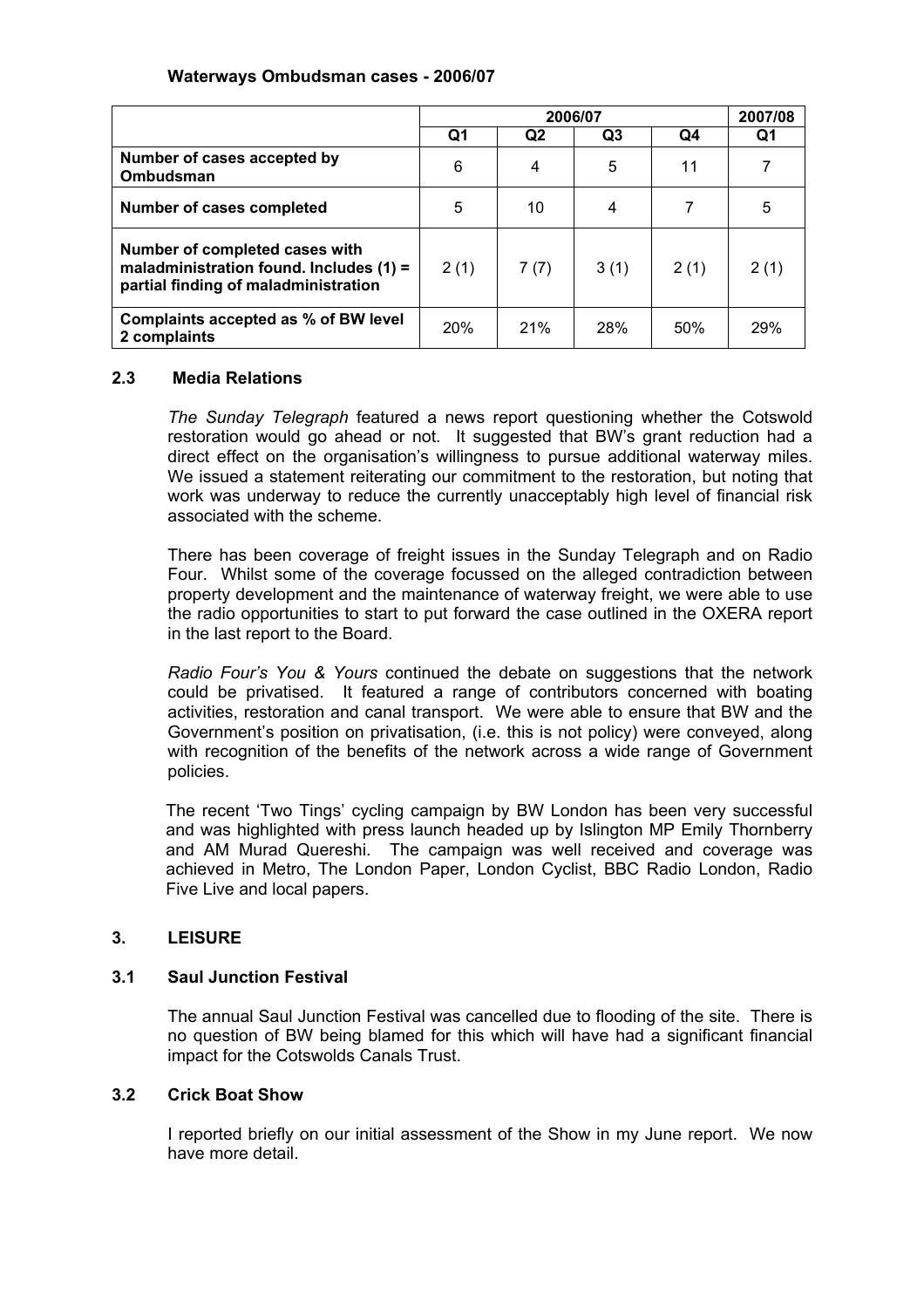This is the first year that the show has been delivered using a specialist event management company. Richmond Event Management (REM) have brought their expertise to bear in terms of contingency planning and a consistent best practice approach to all aspects of the Show. A good working relationship has been established and this will be built upon for 2008.

The build was completed on time, the look of the site was enhanced and initial feedback from exhibitors and customers has been positive overall, although traffic management must be improved for next year.

Ticket sales on Saturday were £35K, a record for Crick but as expected visitor numbers were impacted by the wet and cold weather on the Sunday and Monday. Early reports from trade exhibitors, (which numbered over 270 this year), indicate it was a commercial success from their perspective.

It is anticipated that income will be down on plan but the associated expenditure will also be lower than forecast, resulting in a £6k-£8k loss.

## **3.3 Promotions - VisitLondon**

 Areas of London Waterways have been covered in two separate campaigns from VisitLondon. In a Village London campaign both Brentford and Hanwell were featured along with a guide to cycling within London and along the towpaths. A promotional booklet on Camden was created, this featured the Regent's Canal and a range of businesses in the surrounding area. Media and distribution for these activities were through Time Out, poster and page advertising as well as press stunts such as creating a lawn in Trafalgar Square for the Village London campaign.

## **4. RESTORATION/REGENERATION**

#### **4.1 Cotswold Canal**

 We are continuing to make strenuous efforts to find a solution to the funding gap previously reported to the Board. The main focus of this work is Stroud Council and the transfer of responsibility to them for the delivery of Brimscombe Port. If we can achieve enough comfort on this and cover the relatively small remaining gap from other funders, we should be able to recommend continuing with the restoration.

# **4.2 Bancroft Gardens, Stratford**

 We are progressing towards the setting up of a formal partnership for the regeneration of the Bancroft Gardens at Stratford. There is nevertheless an outstanding leasehold legal issue with Stratford District Council to be resolved before the partnership can be finalised. There is also a potential issue over the replacement of a footbridge over the Bancroft canal basin at Stratford. The original bridge was constructed and installed in 1964 during the canal restoration and reopening. The canal society sees the bridge as a symbol of the restorers' efforts and should remain. We have considered the issue carefully and decided to support the replacement of the bridge, which does not comply with DDA standards, is not considered to be listable quality by English Heritage and has been significantly altered from its original form by the local authority in the 1970s.

## **4.3 MK Waterway Park**

 Outline planning permission was granted by the two planning authorities (Milton Keynes Council and Milton Keynes Partnership) on 14<sup>th</sup> & 21<sup>st</sup> June respectively. We are awaiting sight of the Planning Conditions.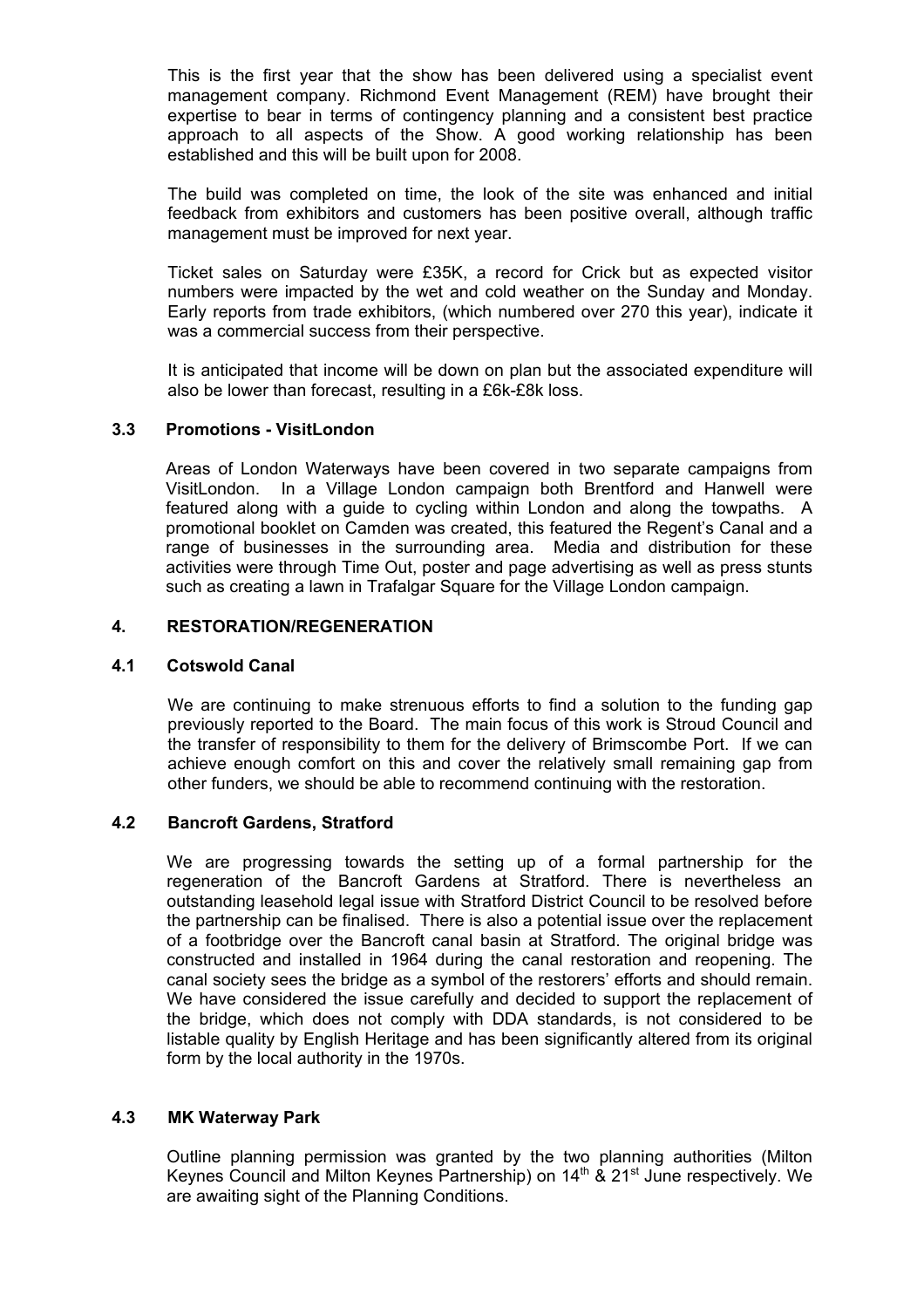Big Lottery will be carrying out their two-day Assessment visit on 9/10 July. This will be the final formal hurdle prior to the decision being made in the Autumn.

## **4.4 East Midlands Development Agency (emda)**

*emda* has allocated a £5 million fund towards waterway regeneration and development projects. The bid deadline is 31 July 2007. This exciting news is the culmination of many months relationship building with *emda* and their consultants and should deliver a wide range of destination and development based schemes across the region.

#### **4.5 City Waterside, Stoke**

 Further to my last report, English Partnerships have now agreed to novate their funding agreement with Stoke on Trent City Council and contract directly with British Waterways. Construction should commence in mid-September with completion in February 2008. EP have increased the funds offered to c£750k.

 Also in Stoke, an opportunity has arisen for additional ERDF funding to deliver up to £1.4M of environmental improvements. The scope includes access and biodiversity improvements, new service block, works to a building at risk, etc. Funding confirmation is due on 11 July with the project having to be completed by the end of December 2008. We will require additional resources to deliver this, the project includes £60k for project management costs.

## **5. PROPERTY**

## **5.1 Business Boats – Union Canal**

 Planning consent for two business boats on the Union Canal at Lochrin Basin, Edinburgh has been issued by City of Edinburgh Council. The first boat to take up the berth will be occupied by an architects practice. The new build boat will not be available until November. Two further businesses have approached us for the second berth.

#### **5.2 Paddington Basin**

 We are close to finalising the restructuring of the 1995 lease of land around the Basin. This will allow the next phase of regeneration to be undertaken by our tenant, European Land & Property Limited (formerly Paddington Development Corporation Limited), which is a highly ambitious scheme comprising three residential buildings, three commercial buildings, a new harbourmaster building, public realm and improved access to the Basin.

#### **6. LEGAL AND REGULATORY ISSUES**

#### **6.1 Port of Weston Public Enquiry**

 Board Members will recall the sale of Weston Point Docks (now called Port of Weston) to Westlink that completed last year. Peel Holdings were out-bid in the sale.

 Following the sale, secondary legislation (a Harbour Revision Order) is required to transfer BW statutory powers and duties in respect of the Port to Westlink. Manchester Ship Canal Company (MSCC - a subsidiary of Peel Holdings) objected to the proposed Order and have forced a public enquiry.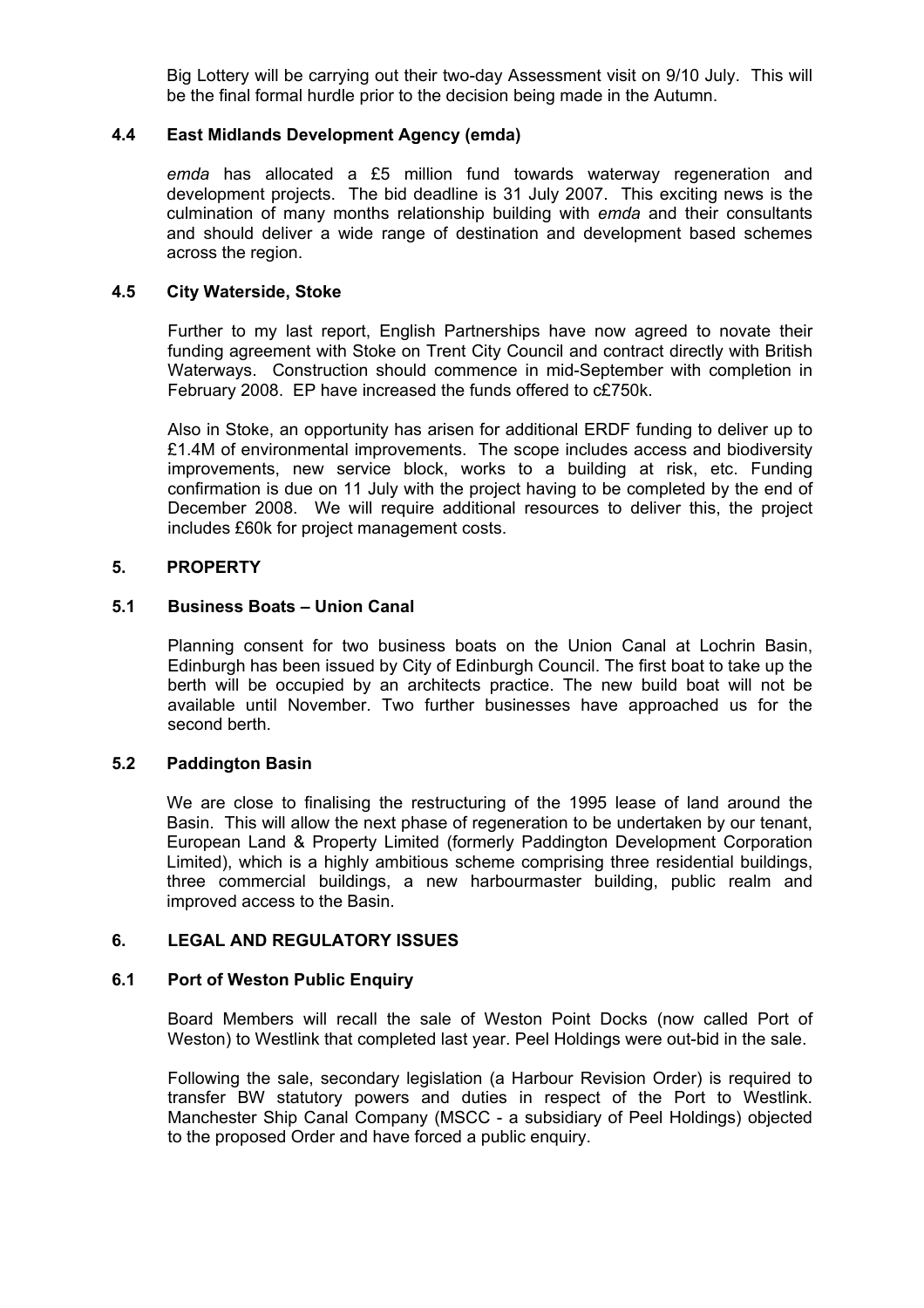Nevertheless, a very rapid and robust response to the objections (including securing a surprisingly early date for an enquiry) has resulted in MSCC withdrawing their objections. Having been called, the Public Enquiry will have to go ahead (on 17 July) but, subject only to the Inspector's views, on an unopposed basis. All costs are payable by Westlink.

# **6.2 Legal Director**

 Nigel Johnson, Legal Director, has been appointed a consultant editor to Halsbury's Laws of England.

## **7. CORE WATERWAY**

## **7.1 Flooding/Water Control**

## **Yorkshire**

Yorkshire Waterways were hit by flood events on June 15-19 and June 25 -28.

 The areas of our system worst affected were the South Yorkshire and Aire and Calder systems. Some damage has also been sustained on the Calder and Hebble, with the Leeds and Liverpool escaping the worst.

 Our Teams were mobilised quickly and we provided good coverage across the business unit. We have assisted both the Local Authorities (in Doncaster and Rotherham particularly) as well as the EA during these exceptional events.

Significant damage (including very rough estimates) we do know about includes:

- 200 metres failed piled bank between Woodlesford Lock and Swillington Road Bridge. Existing bank protection failed when the nearby River Aire breached the flood bank and washed over into the canal. Cost circa £250k.
- 100 metres failed bank protection downstream of Kilnhurst Lock SYN. Full towpath repairs required. Costs circa £150k.
- 200+ metres bank slippage and tree collapse. SYN Kilnhurst. Costs £150k
- RipRap bank protection, River Don under the Tinsley Flyover and weir boom repairs. £100k.
- Milby Lock sustained a broken gate and heel post, the extent of which will not be understood until the lock is dewatered. Currently the navigation is closed. An emergency dewatering is planned w.c. 9th July.
- M&E. The only known repairs at the moment are the control panel at Tinsley Pumping Station which was flooded and costs for a temporary generator at Lemonroyd Lock. Other relays and motor damage at most SYN locks. circa £50k in total.
- Property damage at 3 sites (eg at Ickles Lock Rotherham). Loss adjusters on site but total costs possibly £30k.
- Damage repair at Ledgard Weir, Mirfield. Urgent temporary works completed, within a 48 hour window of opportunity between further storms, which could have led to extensive loss of the weir. Possible total costs £100k.

 Additionally, a number of craft have sunk or suffered significant damage. 25% of the navigations in Yorkshire remained closed during the first week of July. In addition Fearns Wharf had to be evacuated twice during this period but business continued quickly once access through the car park was achieved.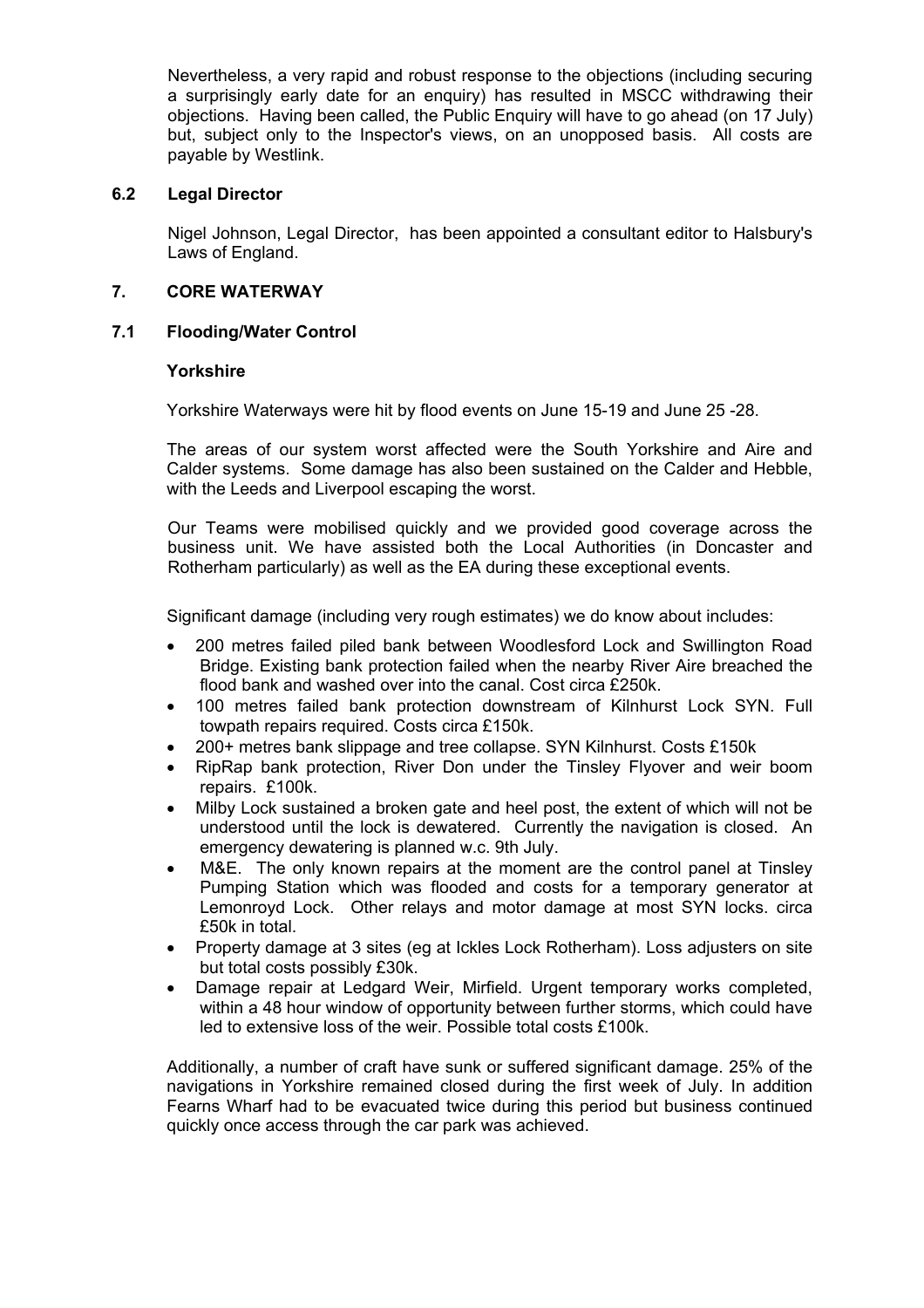## **South West**

 The River Severn has overtopped in several places with water levels rising above the balance beams at Diglis. This normally happens in January not June. On the G&S staff ensured that the canal did not overtop, but only just. We have not suffered any major structural damage so far. The K&A and B&T, whilst having higher rainfall than usual, have not had the same extent of problems, though there has been some localised flooding around the Stroudwater Canal.

## **West Midlands**

 In the West Midlands water control and fallen trees were the main issues with our hit squad working all weekend 16/17 June. Rivers Penk Sow and Tame were all at very high levels, with the latter seeing highest level for 11 year causing damage to properties around Fazeley offices. There were around 20 trees recorded fallen.

## **East Midlands**

 Flooding has been river related and has mainly affected agricultural land. On the Chesterfield Canal overtopping has caused flooding to approximately 15 residential gardens. Efforts to limit flooding and control flow continued through the night on a number of occasions.

One boater at Torksey Lock drowned whilst attempting to check his ropes.

 An urgent request was received from the Environment Agency for us to allow flushing of water through our lock gates at Boston Grand Sluice. The original request suggested leaving both sets of lock gates fully open for up to three weeks, resulting in total draining of the River Witham. The plan had serious environmental, customer safety and financial implications. The EA eventually decided on an alternative plan to prevent Lincoln from flooding but it is likely that the request will be made again in the future. We have requested that work is jointly undertaken on emergency and communications plans and that legal indemnity agreements are drawn up in advance to accommodate any future request.

 We are accommodating a request from the EA to flush water through our lock gates at Torksey to allow water to be run off the Fossdyke back into the Trent.

 All seven of the waterways' reservoirs were inspected, as a precaution, following regional flooding. Although full, they were coping with the increased flows.

#### **Wales & Border Counties**

 A culvert failed on the Montgomery Canal in Wales on 27 June 2007. Culvert 47 was blocked at its downstream side and the surcharged water then blew the bed of the canal. While the blockage remains the water from the culvert is flowing into the canal. The canal is un-navigable at this point but is a SSSI and SAC. We have to minimise any impact on water supply to the rest of the canal and on the floating water plantain (*Luronium natans)*. Expected costs are between £50-100k.

Weaver Navigation has been closed for much of the last week of June and first of July owing to high water levels. Numerous tree falls have occurred around our network and we anticipate will continue because of the saturated ground making trees unstable. Overtime costs will be substantial for dealing with night-time flood running and blockage removal. Planned works activities have been hit because of depleted teams as a consequence.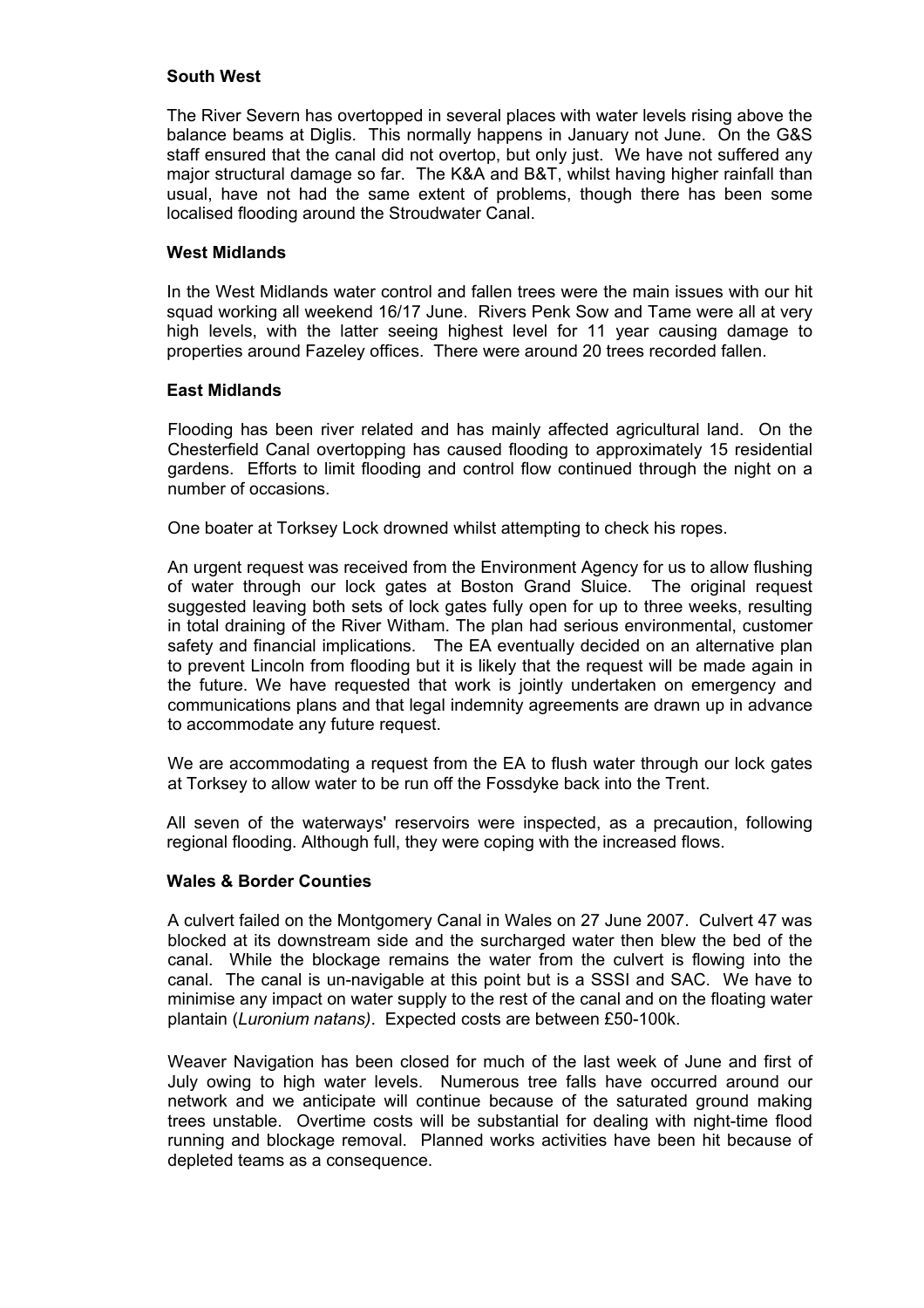# **7.2 Freight - Scotland**

 BW Scotland met with the Forestry Commission in Dingwall to discuss freight on the Caledonian Canal. Primarily we were interested in obtaining estimates of harvested quantities that could be routed by canal. Work is still ongoing on this piece of research by the Highland Timber Transport Group but it is hoped that the figures will be available by September. However, they also explained to us that there is a high demand for the supply of woodchip for domestic biomass energy equipment and they are keen to explore the creation of storage plants adjacent to the canal to allow supplies to be sent from outlying areas to Inverness.

 Hi Trans and Highlands & Islands Enterprise commissioned a report on Bulk Freight Shipping in the highlands area. The major feature of this is the shortage of small vessels able to carry up to 1000 tonnes of cargo. This is particularly relevant to the Caledonian Canal and the freight options. One conclusion from the study is that Hi Trans should work in partnership with BW to scope the potential of the market and possibly encourage public sector procurement of vessels. Hi trans have agreed to joint fund a study.

 Avondale Environmental is keen to establish a freight wharf on the Union Canal in the Whitecross area. They are operators of a landfill site one mile from the canal and will be developing a mechanical biomass transfer plant within the next three years. The favoured location is owned by Morston Assets. We have had positive initial discussions with Morston in regard to Freight and a potential small Marina.

# **7.3 Rochdale Canal – Maden Fold Farm Embankment Damage**

Following the breach of his injunction, the Court imposed a three month prison sentence suspended for two years against Mr. Jones, the adjoining landowner who has caused significant damage to the canal at Maden Fold farm.

BW has been contacted by a contract investigator acting on behalf of Natural England for information relating to the breach of the canal at Maden Fold Farm and possible damage to the SSSI/SAC. Natural England is considering the potential to prosecute Mr. Jones.

The repair to the embankment at Maden Fold farm is now complete and the canal is fully open.

# **7.4 Fish Kill on Rochdale Canal**

The Environment Agency has alleged that approximately 200 fish died on Friday 22<sup>nd</sup> June when the canal pound between locks 60 and 61 on the Rochdale Canal was drained. Early indications are that the pound drained as a ground paddle was not fully closed following a boat passage. BW staff attended the site along with EA and took steps to refill the pound using supplies from further up the canal system, however only 30 dead fish were recovered. Liaison with the EA continues.

# **8. 2008 BOARD DATES**

 The proposed Board Meeting dates for 2008 are primarily driven by accounting/reporting schedules.

 We are proposing an extra Board Meeting in June 2008 specifically to sign off the Annual Report and Accounts. We would envisage this taking place in our Paddington office with video or telephone links for those further afield. The only agenda items will be the Annual Report and Accounts.